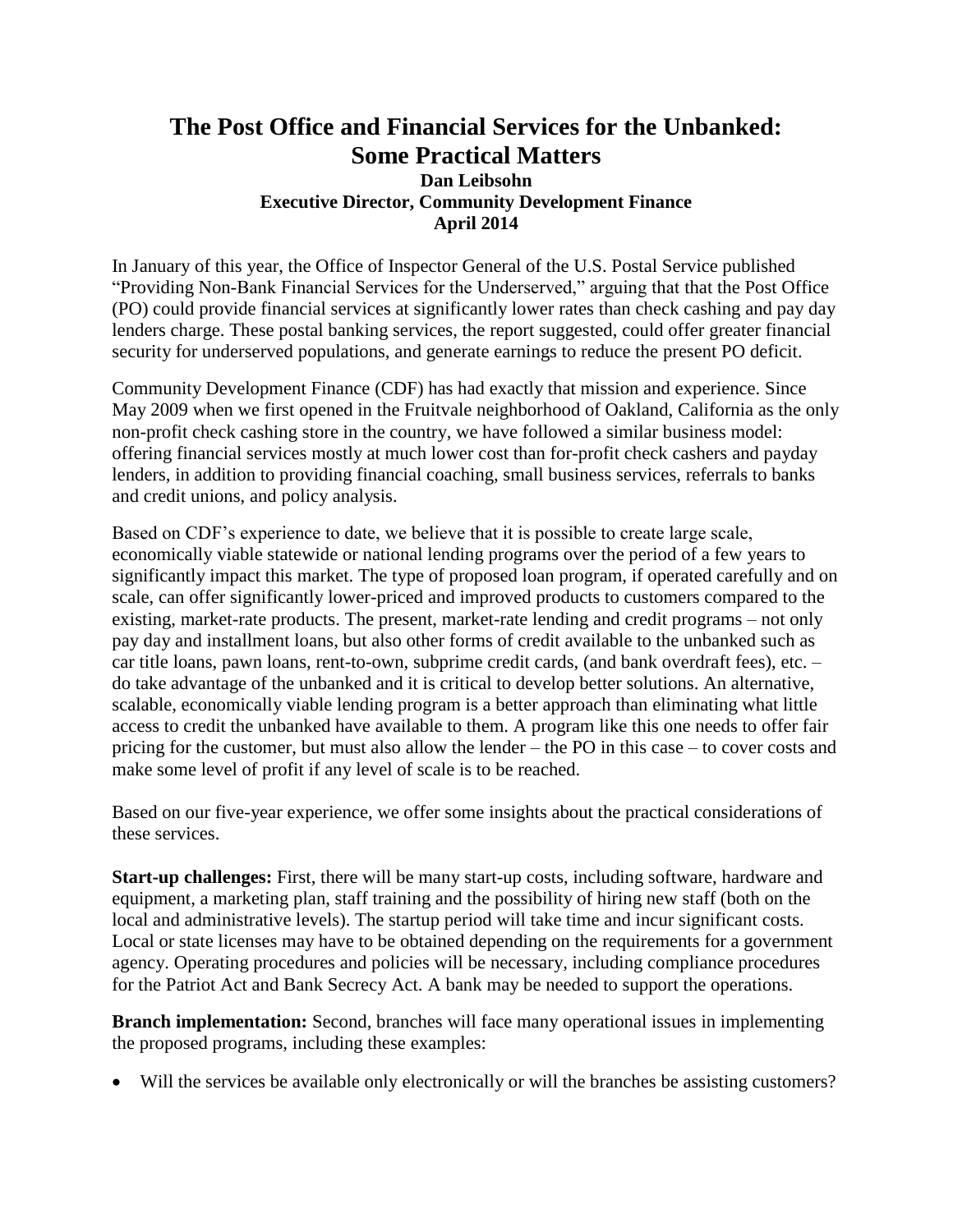- What hours will the financial services be available and when will the PO branches be open? Will branches keep their current schedules in place or will they extend them – including over holidays – to serve patrons' financial needs (which are likely to occur more often and at different times than mailing needs)?
- Will the PO need to make changes to the spatial makeup of branches to accommodate traditional post office customers and financial services customers, especially at busy times?
- What security measures will be needed if large amounts of cash will be available at branches to perform check-cashing services? Will the PO install bulletproof glass and steel enclosures? Hire armed guards?
- Will the PO offer services in every branch with longer hours and higher operating costs even if there are few potential customers or if the area already is saturated with stores? Or, will the PO offer services only where there are "bank deserts" – defined in the Report as areas with one or no bank branches? What about neighborhoods whose needs and material situations change over time?
- What criteria will the USPS use to determine which vendors to contract for equipment and technology services?
- What reporting formats will the USPS use? What accounting methods will the USPS use?
- What salary structures and labor considerations will replace current USPS arrangements, given the different expertise necessary, the lower salaries and benefits at check cashing stores, and the devastating impact of potential postal workers' strikes on the operation of financial services? Will the PO adopt a different approach to customer service more appropriate for financial services? Banks and credit unions have difficulty offering these financial services in part because of a higher cost structure; the PO may face a similar issue.
- How will the USPS handle the negative cash flow that is likely to occur at the beginning of the transition to postal banking services?

These operational and financial issues are vital determinants of the potential success of a postal banking plan. If the costs are too high, the chances for generating additional revenue are reduced – and policymakers and the public will be less likely to support postal banking services.

**Products, pricing and policies:** Third, there are also key policy decisions about products and pricing, including more key trade-offs.

- Which financial services will be offered? The Report focuses on lending and prepaid cards. And the Report and the Appendix also discuss savings accounts, payment services, check cashing, money transfer and other services. The overall product mix, including phasing-in, is crucial. Many unbanked people prefer to obtain many services at the same time; if they cannot obtain all of them, some may still opt for higher priced stores that offer a full line of products they need with more convenient hours of service. Others, however, may go to different places offering the best prices. But some services may not add much to PO profits and could be time-consuming to provide. Important trade-offs may have to be made.
- If check cashing is offered, how will the PO address losses from bad checks? One way is to tighten the check cashing policies but this will result in fewer checks cashed in order to avoid losses; fewer unbanked people will be served as a result. Check-cashing through smart phones increases the risk of fraud. Staff training to detect bad checks must be very strong in this area, too, along with the need for certain equipment and software to lower the risk.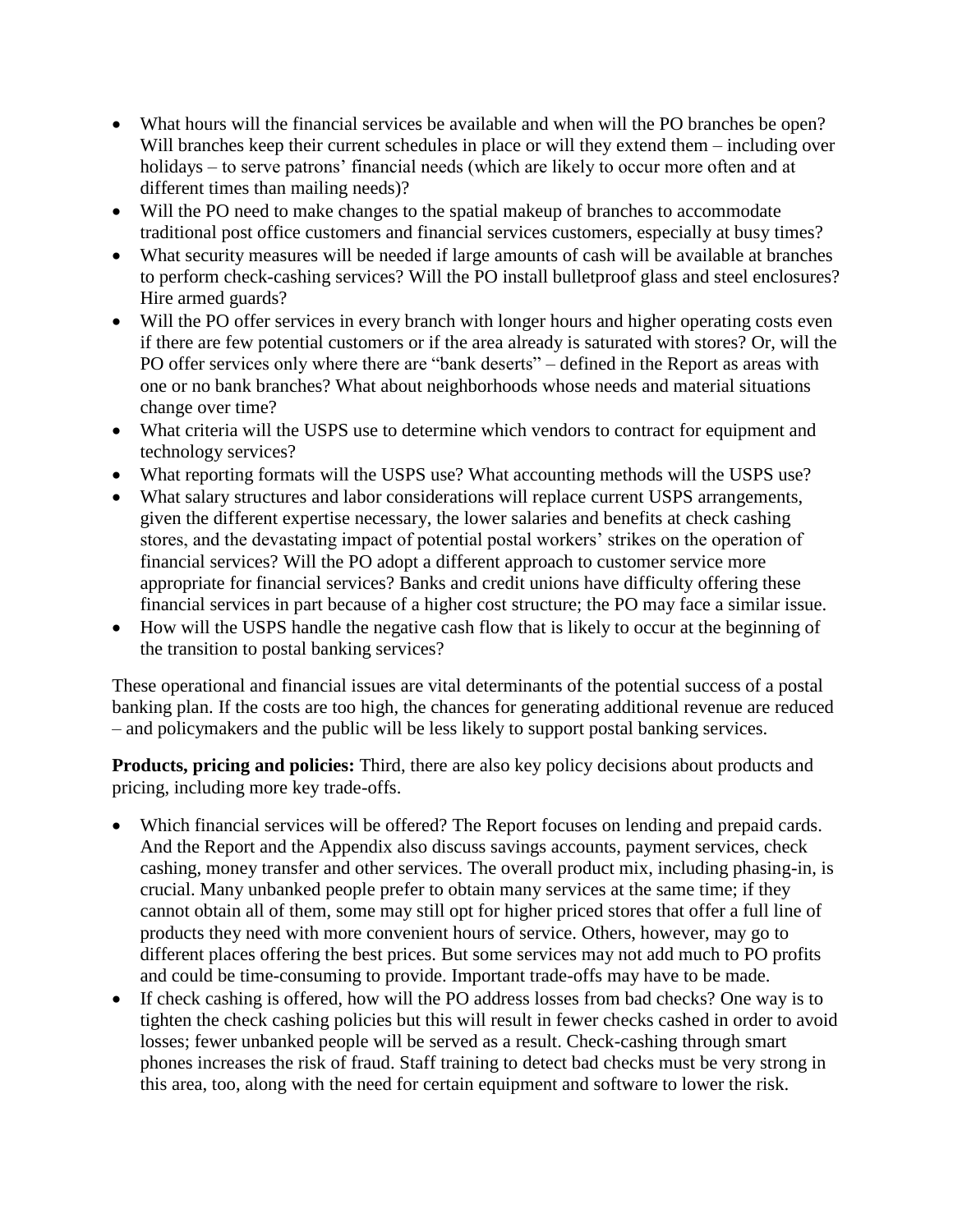- How will the products be priced? Will the PO continue its existing pricing patterns? Presently, the PO charges \$1.25 for money orders up to \$500 and \$1.65 for money orders up to \$1,000. This fee can be considered high; CDF charges \$.89 for money orders up to \$950. Money transfer fees may also be high. The Report suggests possible monthly fees of \$15 for use of a prepaid card; this also seems higher than many cards presently on the market.
- Other services would definitely be helpful in lowering costs for the unbanked, but will they generate enough revenue to address the PO's needs? Lending and check cashing tend to generate the most revenue and, in some cases, check cashing can generate more revenue than loans. Prepaid cards can generate a lot of revenue with high volume and fees; but charges beyond the interchange fee can add burdens for the users.
- Will enough customers switch over to postal banking services at all? The Report assumes that customers will move to a new business offering lower prices for the same or better services. This assumption does not always hold true. Some people will not make this type of change due to relationships, convenience, parking, security, business hours or lack of information about a new alternative. Financial projections need to account for this possibility.

**Lending issues:** Fourth, the loan program appears to be a cornerstone of the proposal and has some very useful elements that, if feasible, could help both the PO and the unbanked a great deal. However, there also are practical issues and trade-offs – many of them will be policy issues – here as well:

- Will the loans be underwritten or will most applicants be easily approved with little underwriting? If underwriting is used, what methodology will be used? Will the underwriting be electronic or manual and how will the system be developed and paid for? If manual, who will do it? Will credit scores be used to partly determine eligibility? The greatest need, in our experience, is for people who are both very low income and have very poor credit scores. Customers with the highest need levels also carry the greatest risks. CDF's .85% loss rate indicates people will repay their low-cost loans despite past problems.
- How will the loans be structured? The Report indicated use of an installment, amortizing structure with a lower APR of 28%. Pay day loans also can be structured to be affordable.
- How will the loans be priced? How exactly will the need to make a profit be balanced with the need to keep prices low? How can underwriting methods, economies of scale and electronic technologies be used to lower costs? This will be very difficult with smaller loan sizes. The Report shows a sample loan of \$375 at 25% with a \$25 fee that is paid off over 5.5 months yielding an interest return of \$48. This interest return may not cover costs and even if it is profitable, it may not generate much profit to reduce the PO deficit significantly.
- The dual goals of the proposed program providing services to low-income people and generating a profit to reduce the USPS deficit – may be in conflict. The Report points out that the PO potentially could earn \$9 billion in revenue by targeting unbanked customers, representing about 10% of the fees that they presently pay. But for every dollar the PO charges over its breakeven costs, one dollar comes out of the pockets of low income, unbanked households. Since payday lenders made \$9.3 billion in 2012, a new PO lending program is unlikely to earn enough to cover very much of the existing deficit, especially given the proposed loan structure.
- How will the use of technology impact the programs? Technology will be essential to reduce costs and permit electronic transactions to take the place of visits to the PO branches. However, this type of lending is unsecured and is often based on trust and face-to-face